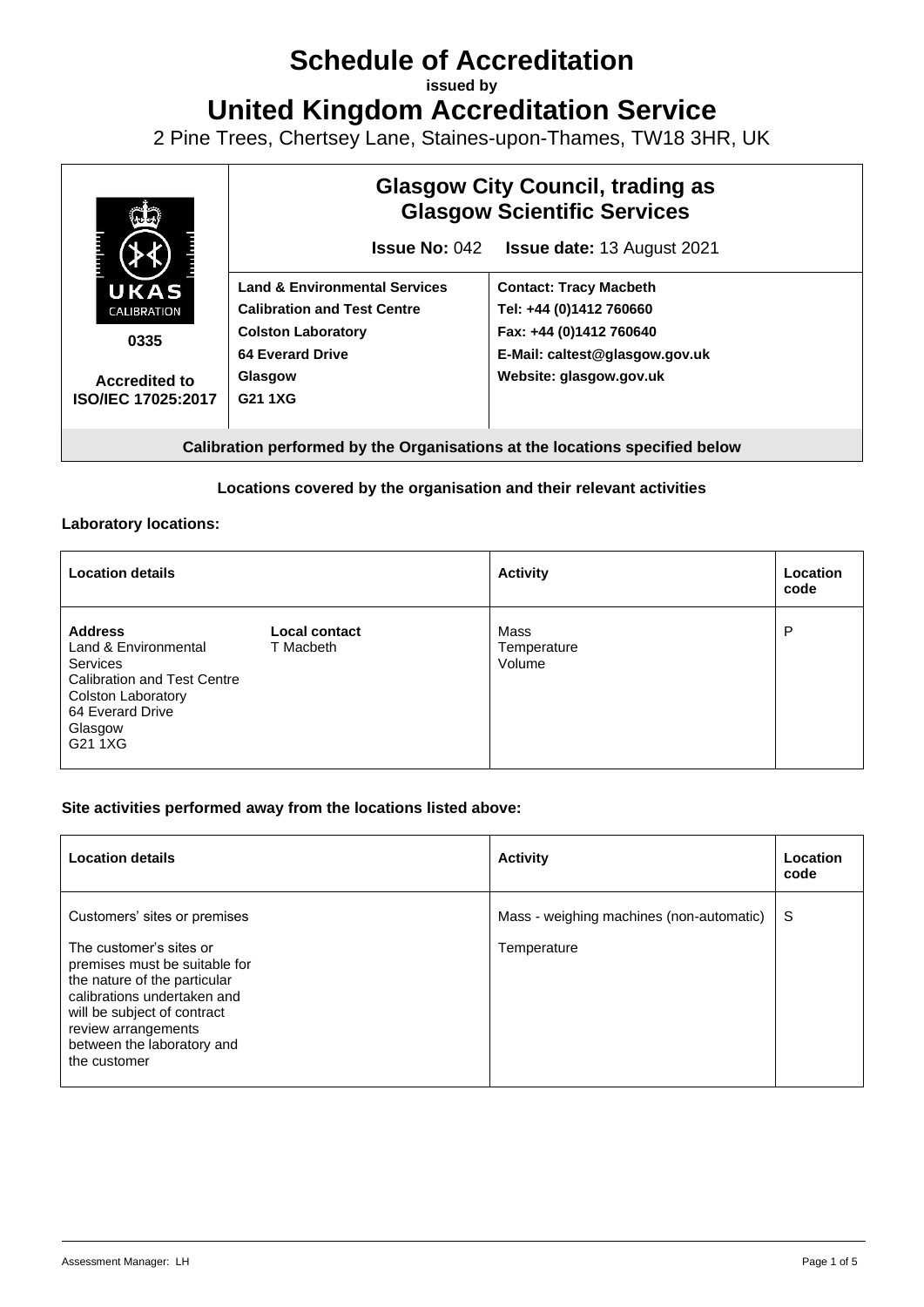

**Schedule of Accreditation issued by United Kingdom Accreditation Service**

2 Pine Trees, Chertsey Lane, Staines -upon -Thames, TW18 3HR, UK

## **Glasgow City Council, trading as Glasgow Scientific Services**

**Issue No:** 042 **Issue date:** 13 August 2021

#### **Calibration performed by the Organisation at the locations specified**

| <b>Measured Quantity</b><br>Instrument or Gauge | Range                                                                                                                                                                                                                                                 | Expanded<br>Measurement<br>Uncertainty $(k = 2)$                                                                                                                                                                                | Remarks                                                                                                                                                                                                                                                                                                           | Location<br>Code |
|-------------------------------------------------|-------------------------------------------------------------------------------------------------------------------------------------------------------------------------------------------------------------------------------------------------------|---------------------------------------------------------------------------------------------------------------------------------------------------------------------------------------------------------------------------------|-------------------------------------------------------------------------------------------------------------------------------------------------------------------------------------------------------------------------------------------------------------------------------------------------------------------|------------------|
| <b>MASS</b><br>See Notes 1 to 3                 | Nominal value (g)<br>25 000<br>20 000<br>10 000<br>5 000<br>2 0 0 0<br>1 0 0 0<br>500<br>200<br>100<br>50<br>20<br>10<br>5<br>$\overline{\mathbf{c}}$<br>$\mathbf{1}$<br>$0.5\,$<br>$0.2\,$<br>0.1<br>0.05<br>0.02<br>0.01<br>0.005<br>0.002<br>0.001 | (mg)<br>250<br>$20\,$<br>$10$<br>5.0<br>2.0<br>$1.0\,$<br>0.25<br>0.10<br>0.050<br>0.030<br>0.025<br>0.020<br>0.015<br>0.012<br>0.010<br>0.0080<br>0.0060<br>0.0050<br>0.0040<br>0.0030<br>0.0030<br>0.0020<br>0.0020<br>0.0020 | <b>NOTES</b><br>1 Intermediate values<br>can be calibrated with<br>an uncertainty not less<br>than that interpolated<br>from the next higher<br>and lower nominal<br>value in the table.<br>2 Calibrations can be<br>given in other units as<br>required<br>3 Calibration by<br>Borda's method of<br>substitution | P                |

## Calibration and Measurement Capability (CMC)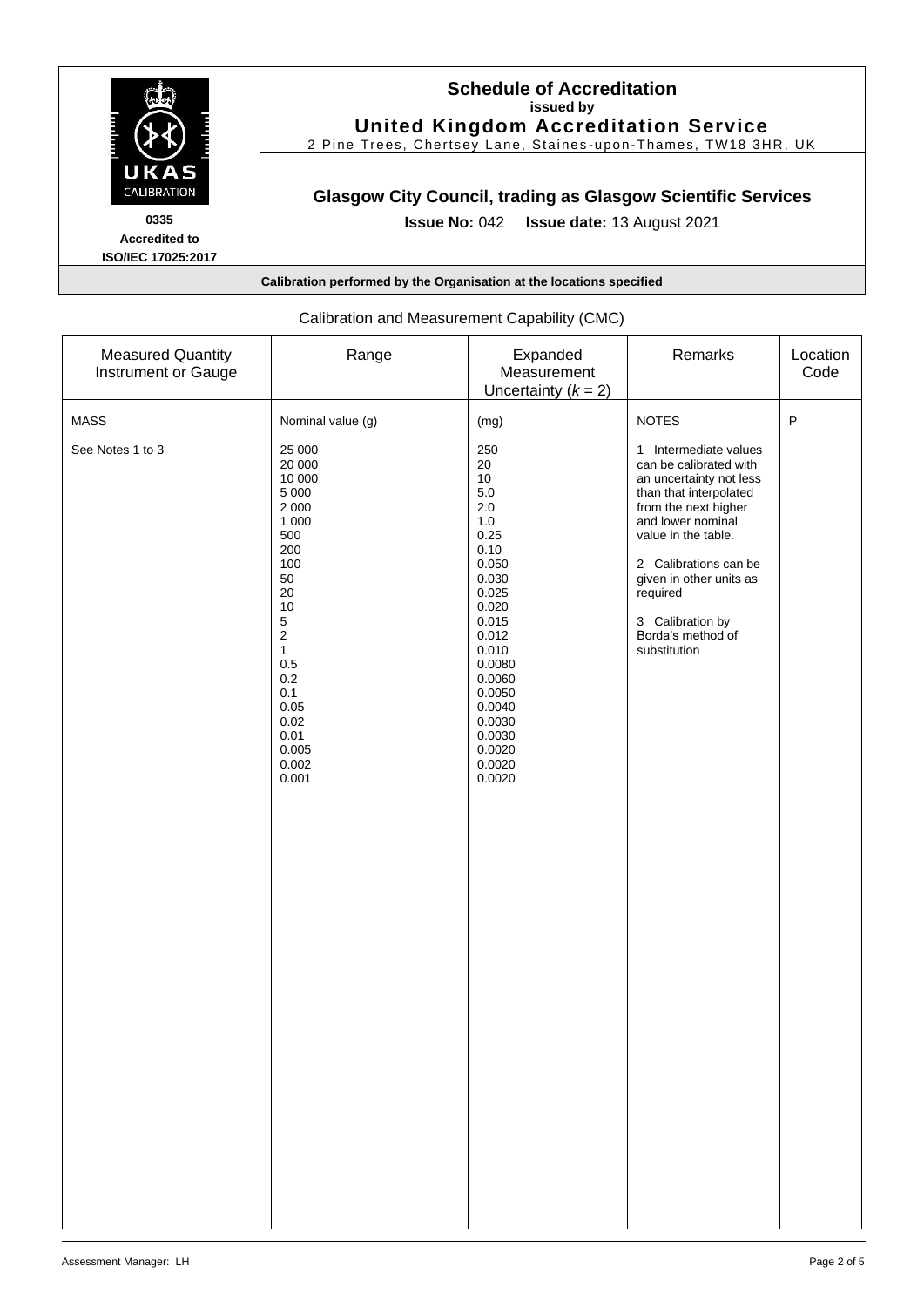

#### **Schedule of Accreditation issued by United Kingdom Accreditation Service**

2 Pine Trees, Chertsey Lane, Staines -upon -Thames, TW18 3HR, UK

## **Glasgow City Council, trading as Glasgow Scientific Services**

**Issue No:** 042 **Issue date:** 13 August 2021

**Calibration performed by the Organisation at the locations specified**

| <b>Measured Quantity</b><br>Instrument or Gauge                                                                                                                                                                                                | Range                                                                                                                                                                                                                                                                          | Expanded<br>Measurement<br>Uncertainty $(k = 2)$                                                                                                                                                                                                                                                                                                                           | Remarks                                                                                                                                                                                                                                                                                                                     | Location<br>Code |
|------------------------------------------------------------------------------------------------------------------------------------------------------------------------------------------------------------------------------------------------|--------------------------------------------------------------------------------------------------------------------------------------------------------------------------------------------------------------------------------------------------------------------------------|----------------------------------------------------------------------------------------------------------------------------------------------------------------------------------------------------------------------------------------------------------------------------------------------------------------------------------------------------------------------------|-----------------------------------------------------------------------------------------------------------------------------------------------------------------------------------------------------------------------------------------------------------------------------------------------------------------------------|------------------|
| NON AUTOMATIC WEIGHING<br><b>MACHINES</b><br>See notes 4 to 6                                                                                                                                                                                  | 5 <sub>mg</sub><br>50 mg<br>200 mg<br>500 mg<br>1g<br>2g<br>5 <sub>g</sub><br>10 <sub>g</sub><br>20 <sub>g</sub><br>50 g<br>100 <sub>g</sub><br>200 g<br>500 g<br>1 kg<br>2 kg<br>5 kg<br>10 kg<br>20 kg<br>30 kg<br>50 kg<br>100 kg<br>200 kg<br>500 kg<br>1000 kg<br>2000 kg | $0.0030$ mg<br>$0.0061$ mg<br>$0.0091$ mg<br>$0.012 \,\mathrm{mg}$<br>$0.015$ mg<br>$0.018$ mg<br>0.024 mg<br>$0.033$ mg<br>$0.045$ mg<br>$0.074$ mg<br>$0.14$ mg<br>$0.28$ mg<br>$0.69$ mg<br>1.9 mg<br>3.8 mg<br>9.6 <sub>mg</sub><br>19 mg<br>39 mg<br>58 mg<br>0.80 <sub>g</sub><br>1.7 <sub>g</sub><br>4.4 <sub>g</sub><br>10 <sub>g</sub><br>19 <sub>g</sub><br>43 g | 4 Weights are<br>available in OIML Class<br>E2 from 1 mg to 500 g<br>Max grouped load 900<br>g<br>F1 from 1 g to 20 kg<br>Max grouped load 41 kg<br>M1 from 1 g to 20 kg<br>Max. grouped load<br>2541 kg<br>5 Other loads within<br>the overall listed range<br>may also be used<br>6 Calibration based<br>on EURAMET CG-18 | S                |
| TEMPERATURE<br>See Notes 7 to 10                                                                                                                                                                                                               |                                                                                                                                                                                                                                                                                |                                                                                                                                                                                                                                                                                                                                                                            |                                                                                                                                                                                                                                                                                                                             | P                |
| Liquid-in-glass thermometers                                                                                                                                                                                                                   | -30 °C to +250 °C                                                                                                                                                                                                                                                              | 0.020 °C                                                                                                                                                                                                                                                                                                                                                                   | By comparison in a<br>$7^{\circ}$<br>liquid bath                                                                                                                                                                                                                                                                            |                  |
| Electronic thermometers with<br>sensors                                                                                                                                                                                                        | -30 °C to +250 °C                                                                                                                                                                                                                                                              | 0.020 °C                                                                                                                                                                                                                                                                                                                                                                   | By comparison in a<br>8<br>liquid bath                                                                                                                                                                                                                                                                                      |                  |
| Temperature controlled<br>incubators, ovens, furnaces,<br>environmental chambers,<br>fridges/refrigerators and freezers<br>(inclusive of associated indicators,<br>controllers and recorders within<br>the specified parameters and<br>ranges) | 250 °C to 600 °C<br>-30 °C to +250 °C<br>250 °C to 600 °C                                                                                                                                                                                                                      | 2.0 °C<br>1.0 °C<br>2.0 °C                                                                                                                                                                                                                                                                                                                                                 | By comparison in a<br>9<br>dry block<br>10 Multipoint time<br>dependent temperature<br>profiling, also referred<br>to as spatial<br>temperature surveying<br>or mapping                                                                                                                                                     | S                |
|                                                                                                                                                                                                                                                |                                                                                                                                                                                                                                                                                |                                                                                                                                                                                                                                                                                                                                                                            |                                                                                                                                                                                                                                                                                                                             |                  |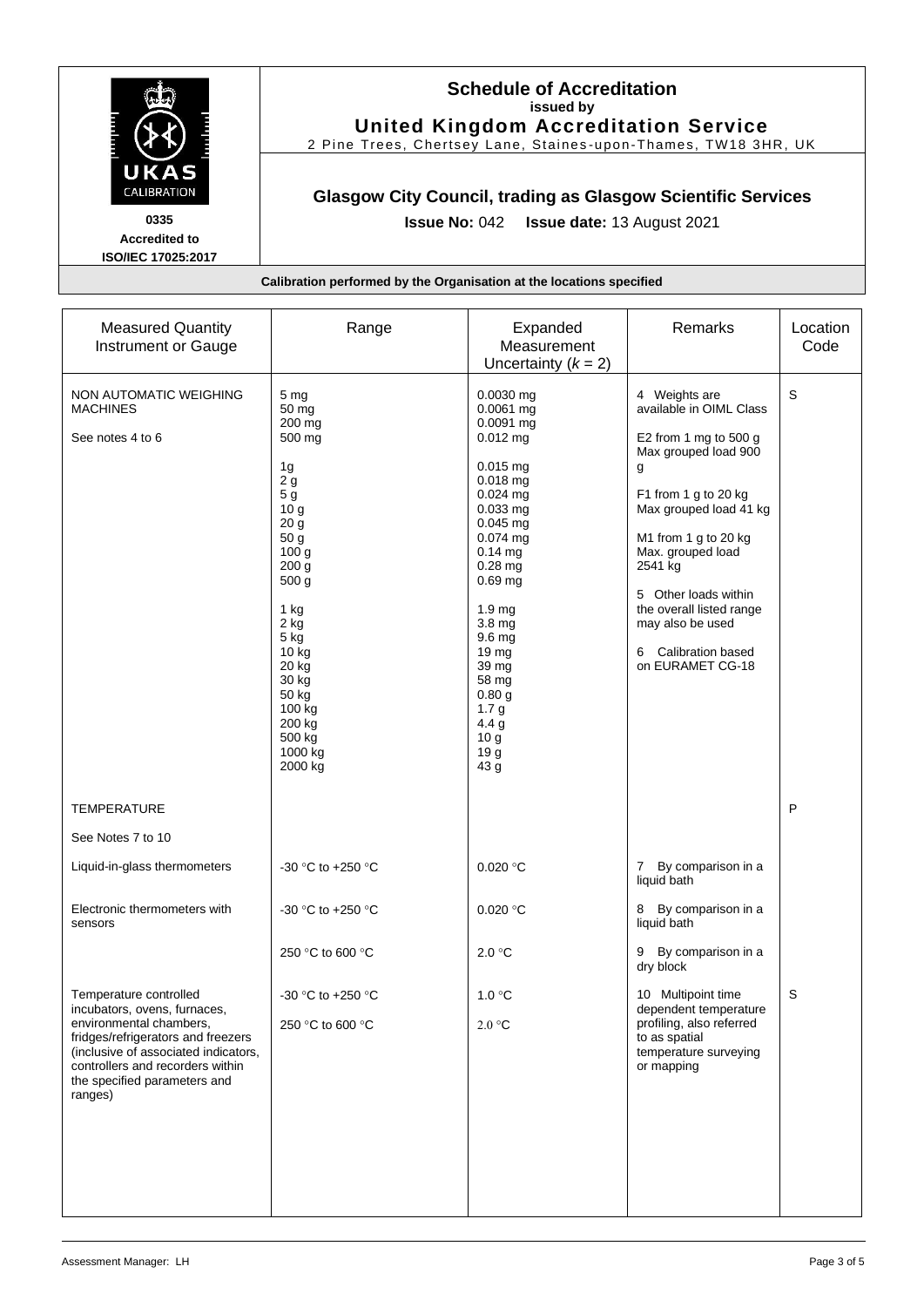

#### **Schedule of Accreditation issued by United Kingdom Accreditation Service**

2 Pine Trees, Chertsey Lane, Staines -upon -Thames, TW18 3HR, UK

## **Glasgow City Council, trading as Glasgow Scientific Services**

**Issue No:** 042 **Issue date:** 13 August 2021

**Calibration performed by the Organisation at the locations specified**

| <b>Measured Quantity</b><br>Instrument or Gauge    | Range                                                                                                                                                                                                                     | Expanded<br>Measurement<br>Uncertainty $(k = 2)$                                                                                                                                                                                                                                                                    | Remarks                                                                                                                                                                                                  | Location<br>Code |
|----------------------------------------------------|---------------------------------------------------------------------------------------------------------------------------------------------------------------------------------------------------------------------------|---------------------------------------------------------------------------------------------------------------------------------------------------------------------------------------------------------------------------------------------------------------------------------------------------------------------|----------------------------------------------------------------------------------------------------------------------------------------------------------------------------------------------------------|------------------|
| <b>VOLUME</b><br>of liquids<br>See notes 11 and 12 | 2 000 $cm3$ to 100 litres<br>2 000 $cm3$<br>1 000 $cm3$<br>$500 \text{ cm}^3$<br>$200 \text{ cm}^3$<br>100 $cm3$<br>$50 \text{ cm}^3$<br>$20 \text{ cm}^3$<br>10 $cm3$<br>$5 \text{ cm}^3$<br>$2 \text{ cm}^3$<br>1 $cm3$ | $0.010$ % of volume<br>$0.12 \text{ cm}^3$<br>$0.08 \text{ cm}^3$<br>$0.050 \text{ cm}^3$<br>$0.030 \text{ cm}^3$<br>$0.020 \text{ cm}^3$<br>$0.010 \text{ cm}^3$<br>$0.0060 \text{ cm}^3$<br>$0.0040 \text{ cm}^3$<br>$0.0030$ cm <sup>3</sup><br>$0.0030 \text{ cm}^3$<br>$0.0020$ cm <sup>3</sup><br>See note 11 | Calibration is<br>11<br>normally undertaken at<br>a reference temperature<br>of 20 $\degree$ C unless<br>otherwise reported.<br>Gravimetric<br>12<br>determination based on<br>ISO 4787 or NNWML<br>7321 | P                |
| <b>END</b>                                         |                                                                                                                                                                                                                           |                                                                                                                                                                                                                                                                                                                     |                                                                                                                                                                                                          |                  |